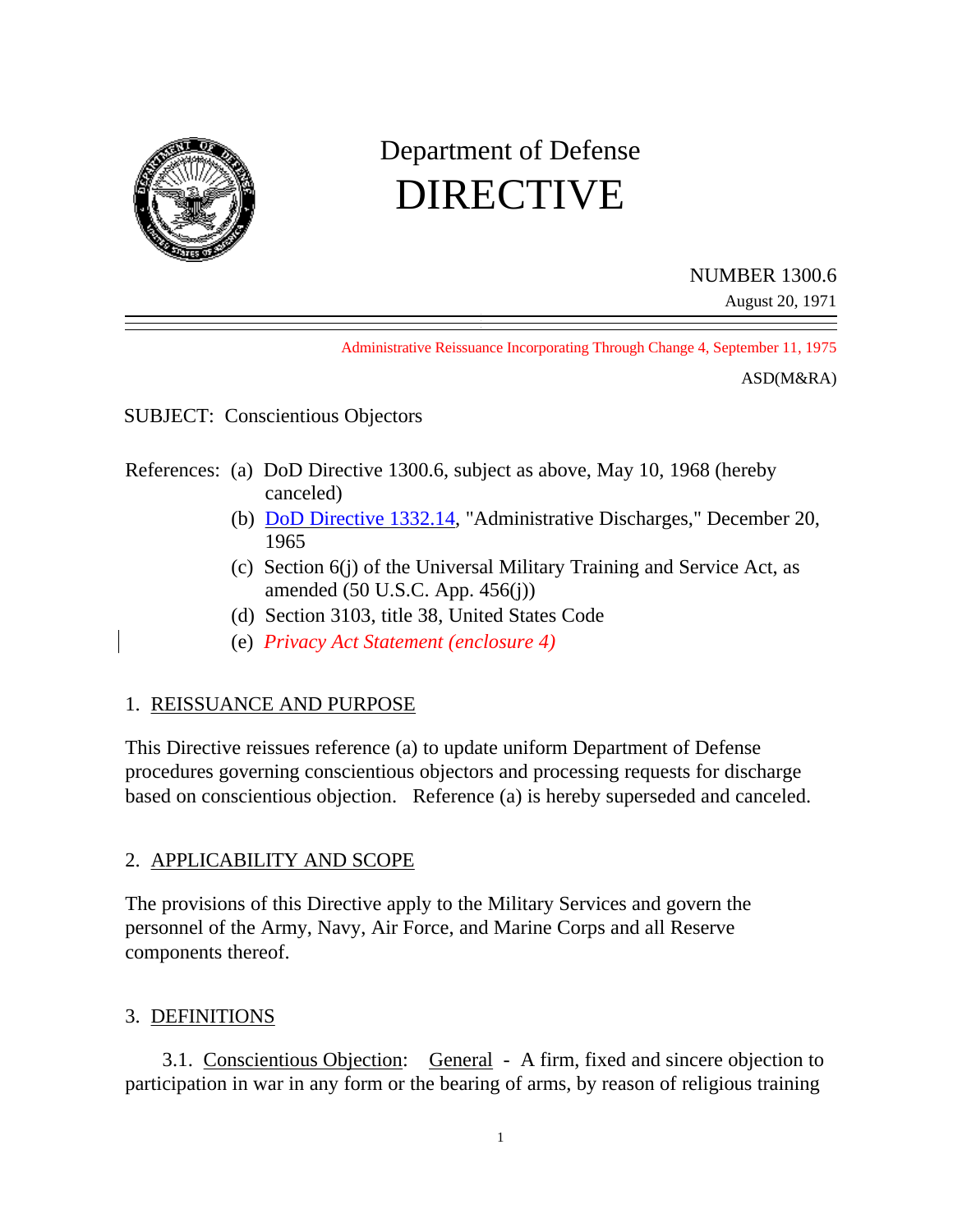and belief.

3.1.1. Class 1-O Conscientious Objector. A member who, by reason of conscientious objection, sincerely objects to participation of any kind in war in any form.

3.1.2. 1-A-O Conscientious Objector. A member who, by reason of conscientious objection, sincerely objects to participation as a combatant in war in any form, but whose convictions are such as to permit a Military Service in a non-combatant status.

Unless otherwise specified, the term "Conscientious Objector" includes both 1-O and 1-A-O conscientious objectors.

3.2. Religious Training and Belief: Belief in an external power or being or deeply held moral or ethical belief, to which all else is subordinate or upon which all else is ultimately dependent, and which has the power or force to affect moral-well-being. The external power or being need not be of an orthodox deity, but may be a sincere and meaningful belief which occupies in the life of its possessor a place parallel to that filled by the God of another, or, in the case of deeply held moral or ethical beliefs, a belief held with the strength and devotion of traditional religious conviction. The term "religious training and belief" may include solely moral or ethical beliefs even though the applicant himself may not characterize these beliefs as "'religious" in the traditional sense, or may expressly characterize them as not religious. The term "religious training and belief" does not include a belief which rests solely upon considerations of policy, pragmatism, expediency, or political views.

3.3. Non-combatant service or non-combatant duties (l-A-O) (used interchangeably herein)

3.3.1. Service in any unit of the Armed Forces which is unarmed at all times.

3.3.2. Service in the medical department of any of the Armed Forces, wherever performed.

3.3.3. Any other assignment the primary function of which does not require the use of arms in combat provided that such other assignment is acceptable to the individual concerned and does, not require him to bear arms or to be trained in their use.

3.3.4. Service aboard an armed ship or aircraft or in a combat zone shall not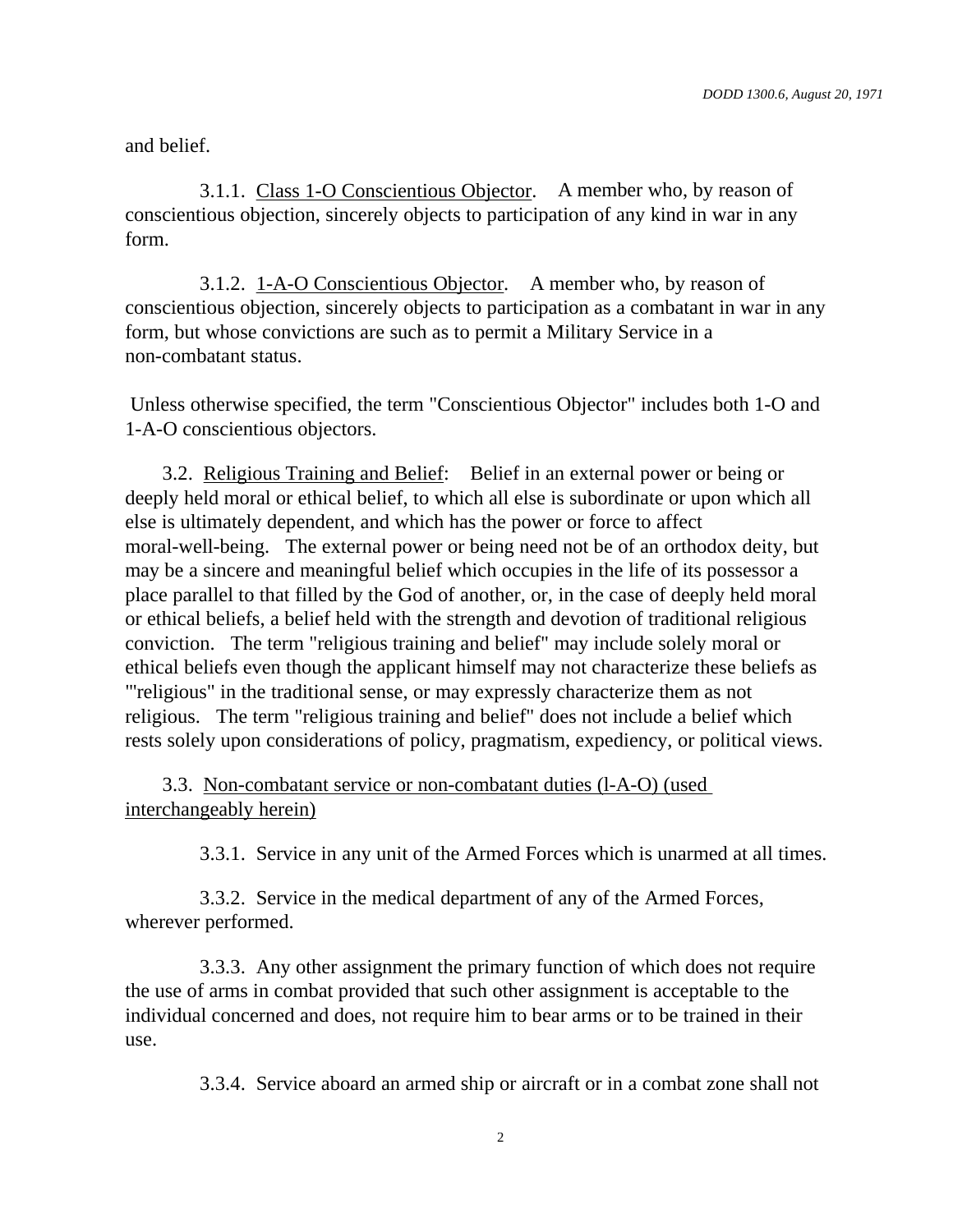be considered to be combatant duty unless the individual concerned is personally and directly involved in the operation of weapons.

3.4. Non-combatant Training. Any training which is not concerned with the study, use or handling of arms or weapons.

## 4. POLICY

4.1. Administrative discharge prior to the completion of an obligated term of service is discretionary with the Military Service concerned, based on a judgment of the facts and circumstances in the case. However, insofar as may be consistent with the effectiveness and efficiency of the Military Services, a request for classification as a conscientious objector and relief from or restriction of military duties in consequence thereof will be approved to the extent practicable and equitable within the following limitations:

4.1.1. Except as provided in Section 4.1.2. of this Directive, no member of the Armed Forces who possessed conscientious objection beliefs before entering military service is eligible for classification as a Conscientious Objector if:

4.1.1.1. (1) such beliefs satisfied the requirements for classification as a Conscientious Objector pursuant to Section 6(j) of the Universal Military Training and Service Act, as amended (50 U.S.C. App. 456(j)) and other provisions of law, and (2) he failed to request classification as a Conscientious Objector by the Selective Service System; or

4.1.1.2. (1) he requested classification as a Conscientious Objector before entering military service, and (2) such request was denied on the merits by the Selective Service System, and (3) his request for classification as a Conscientious Objector is based upon essentially the same grounds, or supported by essentially the same evidence, as the request which was denied by the Selective Service System.

4.1.2. Nothing contained in this Directive renders ineligible for classification as a Conscientious Objector a member of the Armed Forces who possessed Conscientious Objector beliefs before entering military service if (a) such beliefs crystallized after receipt of an induction notice; and (b) he could not request classification as a Conscientious Objector by the Selective Service System because of Selective Service System regulations prohibiting the submission of such requests after receipt of induction notice.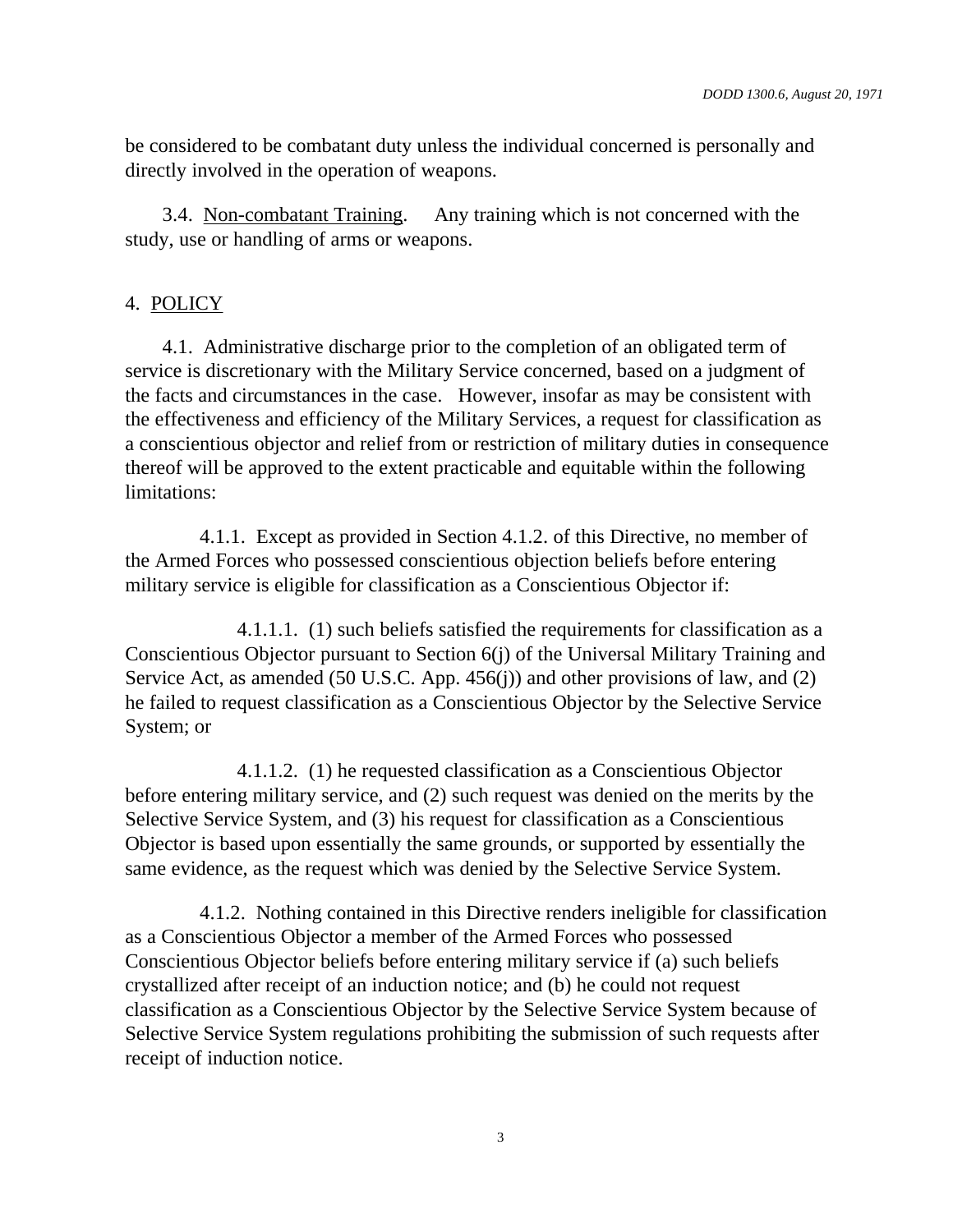4.2. Because of the personal and subjective nature of conscientious objection, the existence, honesty, and sincerity of asserted conscientious objection beliefs cannot be routinely ascertained by applying inflexible objective standards and measurements an "across-the-board" basis. Requests for discharge or assignment to non-combatant training or service based on conscientious objection will, therefore, be handled on an individual basis with final determination made at the Headquarters of the Military Service concerned in accordance with the facts and circumstances in the particular case and the policy and procedures set forth herein.

#### 5. CRITERIA

5.1. General. The criteria set forth herein provide policy and guidance in considering applications for separation or for assignment to non-combatant training and service based on conscientious objection.

5.1.1. Consistent with the national policy to recognize the claims of bonafide Conscientious Objectors in the Military Service, an application for classification as a Conscientious Objector may be approved (subject to the limitations of paragraph 4.1.) for any individual:

5.1.1.1. Who is conscientiously opposed to participation in war in any form;

5.1.1.2. Whose opposition is found on religious training and belief; and

5.1.1.3. Whose position is sincere and deeply held.

5.2. War in any form. The clause "war in any form" should be interpreted in the following manner:

5.2.1. An individual who desires to choose the war in which he will participate is not a Conscientious Objector under the law. His objection must be to all wars rather than a specific war;

5.2.2. A belief in a theocratic or spiritual war between the powers of good and evil does not constitute a willingness to participate in "war" within the meaning of this Directive.

5.3. Religious Training and Belief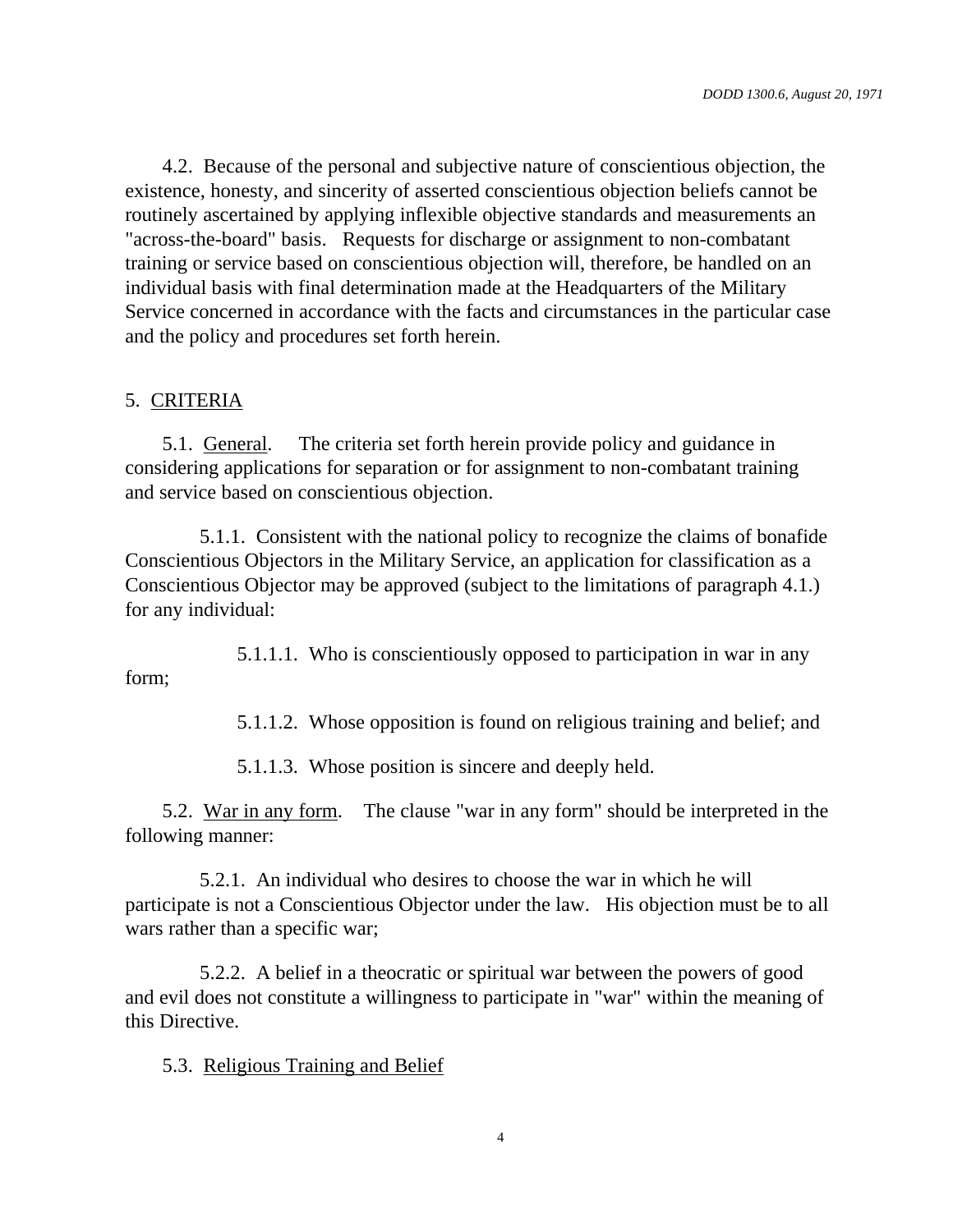5.3.1. In order to find that an applicant's moral and ethical beliefs are against participation in war in any form and are held with the strength of traditional religious convictions, the applicant must show that these moral and ethical convictions, once acquired, have directed his life in the way traditional religious convictions of equal strength, depth and duration have directed the lives of those whose beliefs are clearly found in traditional religious convictions. In other words, the belief upon which conscientious objection is based must be the primary controlling force in the applicant's life.

5.3.2. A primary factor to be considered is the sincerity with which the belief is held. Great care must be exercised in seeking to determine whether asserted beliefs are honestly and genuinely held. Sincerity is determined by an impartial evaluation of the applicant's thinking and living in its totality, past and present. Care must be exercised in determining the integrity of belief and the consistency of application. Information presented by the claimant should be sufficient to convince that the claimant's personal history reveals views and actions strong enough to demonstrate that expediency or avoidance of military service is not the basis of his claim.

5.3.2.1. Therefore, in evaluating applications the conduct of applicants, in particular their outward manifestation of the beliefs asserted, will be carefully examined and given substantial weight.

5.3.2.2. Relevant factors that should be considered in determining an applicant's claim of conscientious objection include: training in the home and church; general demeanor and pattern of conduct; participation in religious activities; whether ethical or moral convictions were gained through training, study, contemplation, or other activity comparable in rigor and dedication to the processes by which traditional religious convictions are formulated; credibility of the applicant; and credibility of persons supporting the claim.

5.3.3. Particular care must be exercised not to deny the existence of bonafide beliefs simply because those beliefs are incompatible with one's own.

5.3.3.1. Church membership or adherence to particular theological tenets are not required to warrant separation or assignment to non-combatant training and service for conscientious objectors.

5.3.3.2. Mere affiliation with church or other group which advocates conscientious objection as a tenet of its creed is not necessarily determinative of an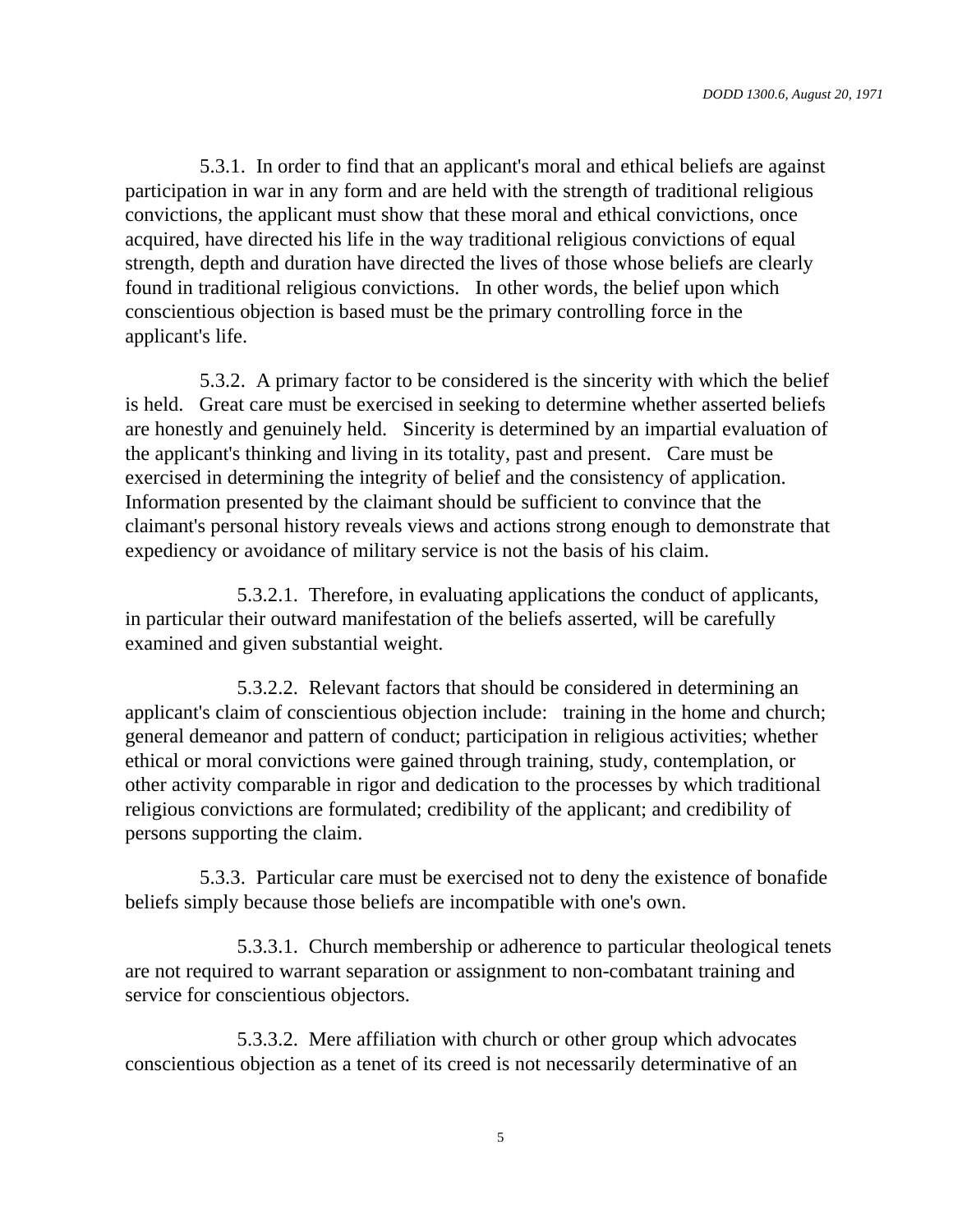applicant's position or belief.

5.3.3.3. Conversely, affiliation with a church or group which does not teach conscientious objection does not necessarily rule out adherence to conscientious objection beliefs in any given case.

5.3.3.4. Where an applicant is or has been a member of a church, religious organization, or religious sect, and where his claim of conscientious objection is related to such membership, inquiry may properly be made as to the fact of membership, and the teaching of the church, religious organization, or religious sect, as well as the applicant's religious activity. However, the fact that the applicant may disagree with, or not subscribe to, some of the tenets of his church does not necessarily discredit his claim. The personal convictions of each individual will be controlling so long as they derive from his moral, ethical or religious beliefs.

5.3.3.5. Moreover, an applicant who is otherwise eligible for conscientious objector status may not be denied that status simply because his conscientious objection influences his views concerning the nation's domestic or foreign policies. The task is to decide whether the beliefs professed are sincerely held, and whether they govern the claimant's actions both in word and deed.

5.4. The burden of establishing a claim of conscientious objection as a ground for separation or assignment to non-combatant training and service is on the applicant. To this end, he must establish by clear and convincing evidence (1) that the nature or basis of his claim comes within the definition of and criteria prescribed herein for conscientious objection, and (2) that his belief in connection therewith is honest, sincere and deeply held. The claimant has the burden of determining and setting forth the exact nature of his request, i.e., whether for separation based on conscientious objection (1-O), or, for assignment to non-combatant training and service based on conscientious objection (1-A-O).

5.5. An applicant claiming 1-O status shall not be granted 1-A-O status as a compromise.

5.6. Persons who were classified l-A-O by Selective Service prior to induction shall upon induction be transferred to a training center, or station, for recruit training, and shall be subject to non-combatant service and training. They will be required to sign and date a statement as set forth in the form attached hereto as enclosure 3. Thereafter, upon completion of recruit training, they shall be assigned to non-combatant duty. They may be transferred to the medical corps, or a medical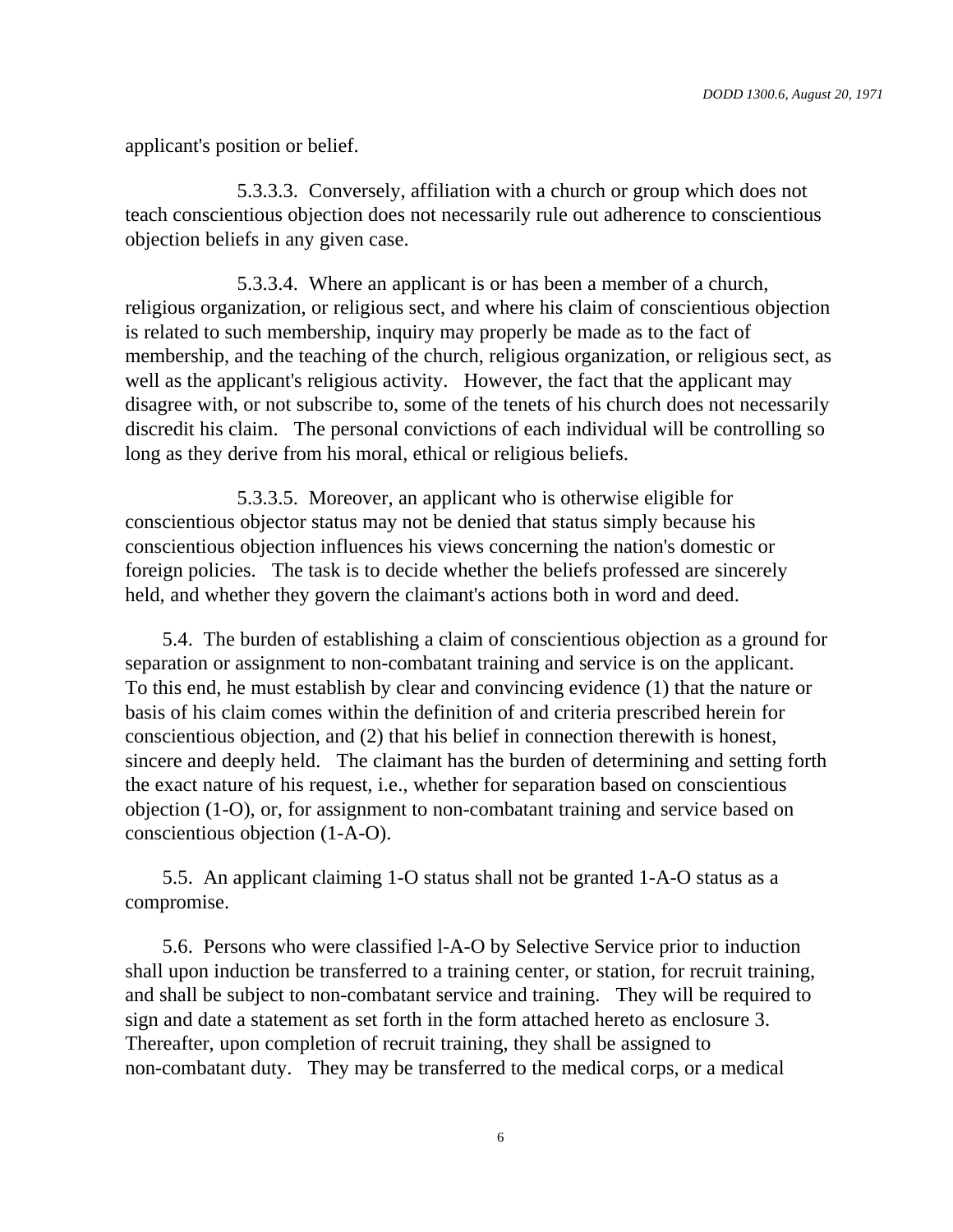department or training, provided they meet the requirements therefor. Such persons assigned to medical units will not be allowed to avoid the important or hazardous duties which are part of the responsibility of all members of the medical organization. Any person who does not meet the requirements for this training, who fails to complete the prescribed course of instruction, or who otherwise cannot be assigned to this duty will be assigned to other non-combatant duties.

5.7. Commanders at levels directed by the Service Headquarters are authorized to return to an applicant, without action, any second or subsequent application that is based upon essentially the same grounds, or supported by essentially the same evidence, as a previous application disapproved by the Military Service concerned.

5.8. The provisions of this Directive will not be used to affect the administrative separation of individuals who do not qualify as Conscientious Objectors, or in lieu of administrative separation procedures such as those provided for unsuitability or unfitness or as otherwise set forth in reference (b). Under no circumstances will administrative separation of these individuals be affected pursuant to this directive.

5.9. Nothing in this Directive prevents the administrative elimination, pursuant to law and regulations of the Military Services concerned, of any officer whose classification as a 1-A-O Conscientious Objector results in substandard performance of duty or other cause for elimination.

#### 6. PROCEDURE

6.1. A member of the Armed Forces who seeks either separation or assignment to non-combatant duties by reason of conscientious objection will submit an application therefor. The applicant will indicate whether he is seeking a discharge or assignment to non-combatant duties and will include the following items:

6.1.1. The personal information required by enclosure 1.

6.1.2. Any other items which the applicant desires to submit in support of his case.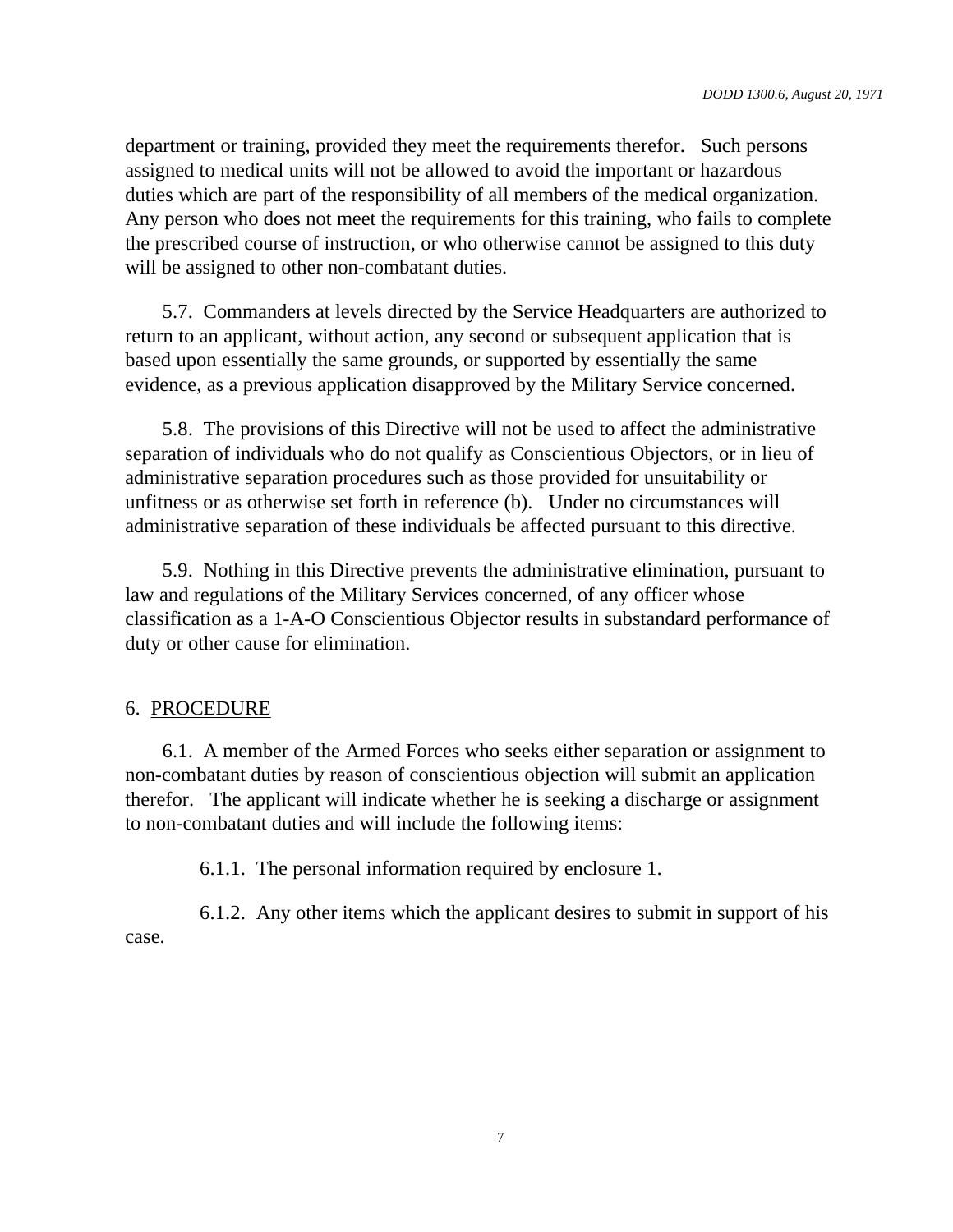6.2. Prior to processing the application of the individual, he will be (1) advised of the specific provisions of section 3163 of title 38, United States Code <sup>1</sup> regarding the possible effects of discharge as a Conscientious Objector who refuses to perform military duty or refused to wear the uniform or otherwise to comply with lawful orders of competent military authority, and (2) required to execute the statement attached as enclosure 2.

6.3. The applicant shall be personally interviewed by a chaplain who shall submit a written opinion as to the nature and basis of the applicant's claim, and as to the applicant's sincerity and depth of conviction. The chaplain's report shall include the reasons for his conclusions. In addition, the applicant will be interviewed by a psychiatrist (or by a medical officer if a psychiatrist is not reasonably available) who shall submit a written report of psychiatric evaluation indicating the presence or absence of any psychiatric disorder which would warrant treatment or disposition through medical channels, or such character or personality disorder as to warrant recommendation for appropriate administrative action. This opinion and report will become part of the "case file." If the applicant refuses to participate or is uncooperative or unresponsive in the course of the interviews, this fact will be included in the statement and report filed by the chaplain and psychiatrist or medical officer.

6.4. Commanders at levels directed by the Service headquarters will appoint an officer in the grade of O-3 or higher to investigate the applicant's claim. The officer so appointed will not be an individual in the chain of command of the applicant. If the applicant is a commissioned officer, the investigating officer must be senior in both temporary and permanent grades to the applicant.

6.4.1. Upon appointment, the investigating officer will review the applicable service regulations which implement this Directive. During the course of his investigation, the investigating officer will obtain all necessarily legal advice from the local Staff Judge Advocate or legal officer.

<sup>1.</sup> 38 U.S.C. 3103 provides, in pertinent part, that the discharge of any person on the grounds that he was a Conscientious Objector who refused to perform military duty or refused to wear the uniform or otherwise to comply with lawful orders of competent military authority, shall bar all rights (except Government insurance) of such persons under law administered by the Veterans Administration based upon the period of service from which discharged or dismissed. The only exception is in cases in which it is established, to the satisfaction of the Administrator, that the member was insane.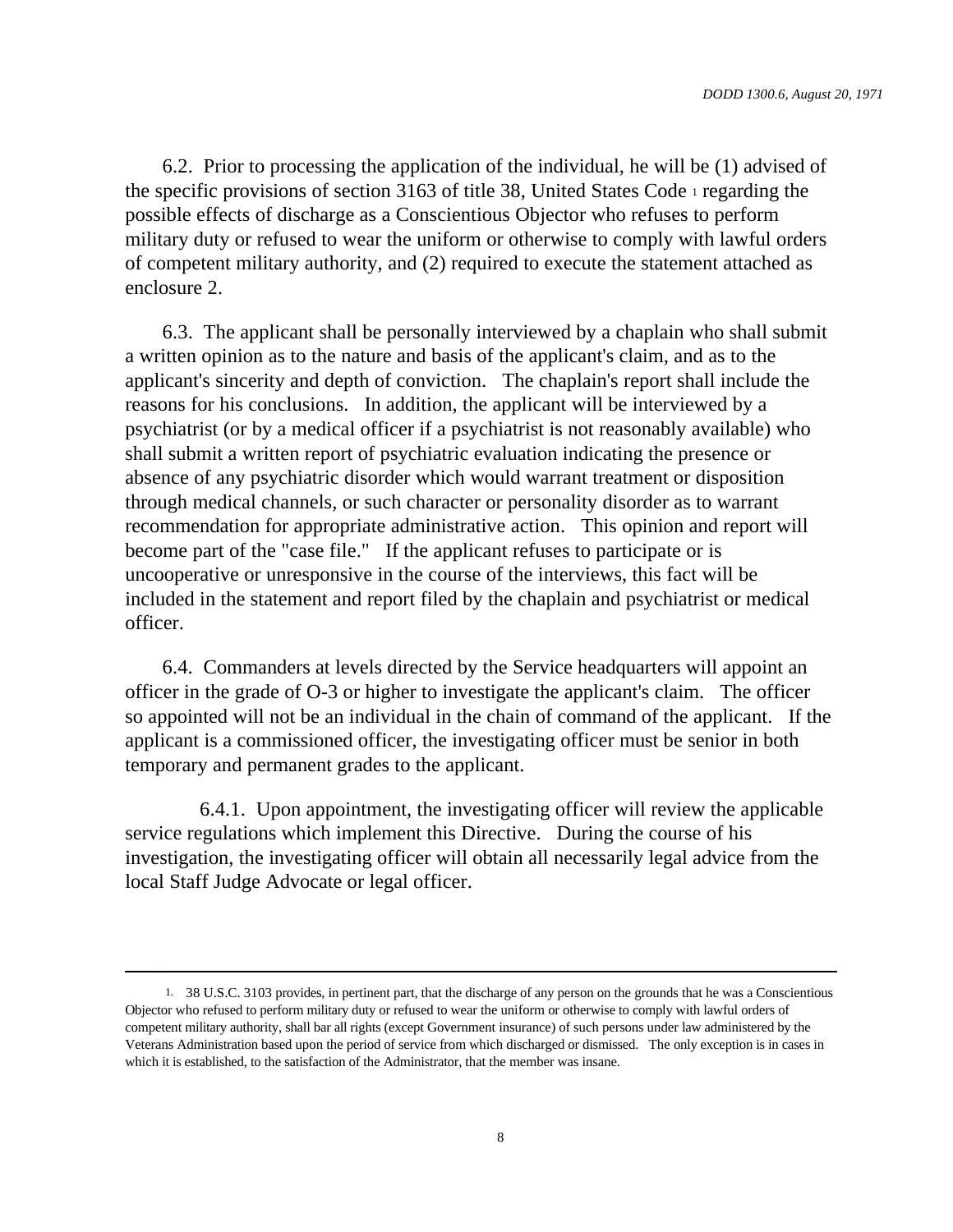6.4.2. The investigating officer will conduct a hearing on the application. The purpose of the hearing is: to afford the applicant an opportunity to present any evidence he desires in support of his application; to enable the investigating officer to ascertain and assemble all relevant facts to create a comprehensive record; and to facilitate an informed recommendation by the investigating officer and an informed decision on the merits by higher authority. In this regard, any failure or refusal of the applicant to submit to questioning under oath or affirmation before the investigating officer may be considered by the officer making his recommendation and evaluation of the applicant's claim. If the applicant fails to appear at the hearing without good cause, the investigating officer may proceed in his absence and the applicant will be deemed to have waived his appearance.

6.4.2.1. If the applicant desires, he shall be entitled to be represented by counsel, at his own expense who shall be permitted to be present at the hearing, assist the applicant in the presentation of his case, and examine all items in the file.

6.4.2.2. The hearing will be informal in character and will not be governed by the rules of evidence employed by courts-martial except that all oral testimony presented shall be under oath or affirmation. Any relevant evidence may be received. Statements obtained from persons not present at the hearing need not be made under oath or affirmation. The hearing is not an adversary proceeding.

6.4.2.3. The applicant may submit any additional evidence that he desires (including sworn or unsworn statements) and present any witnesses in his own behalf, but he shall be responsible for securing their attendance. The installation or local commander will render all reasonable assistance in making available military members of his command requested by the applicant as witnesses. Further, the applicant will be permitted to question any other witnesses who appear and to examine all items in the file.

6.4.2.4. A verbatim record of the hearing is not required. If the applicant desires such a record and agrees to provide it at his own expense, he may do so. If he elects to provide such a record, he shall make a copy thereof available to the investigating officer, at no expense to the Government, at the conclusion of the hearing. In the absence of a verbatim record, the investigating officer will summarize the testimony of witnesses and permit the applicant or his counsel to examine the summaries and note for the record their differences with the investigating officer's summary. Copies of statements and other documents received in evidence will be made a part of the hearing record.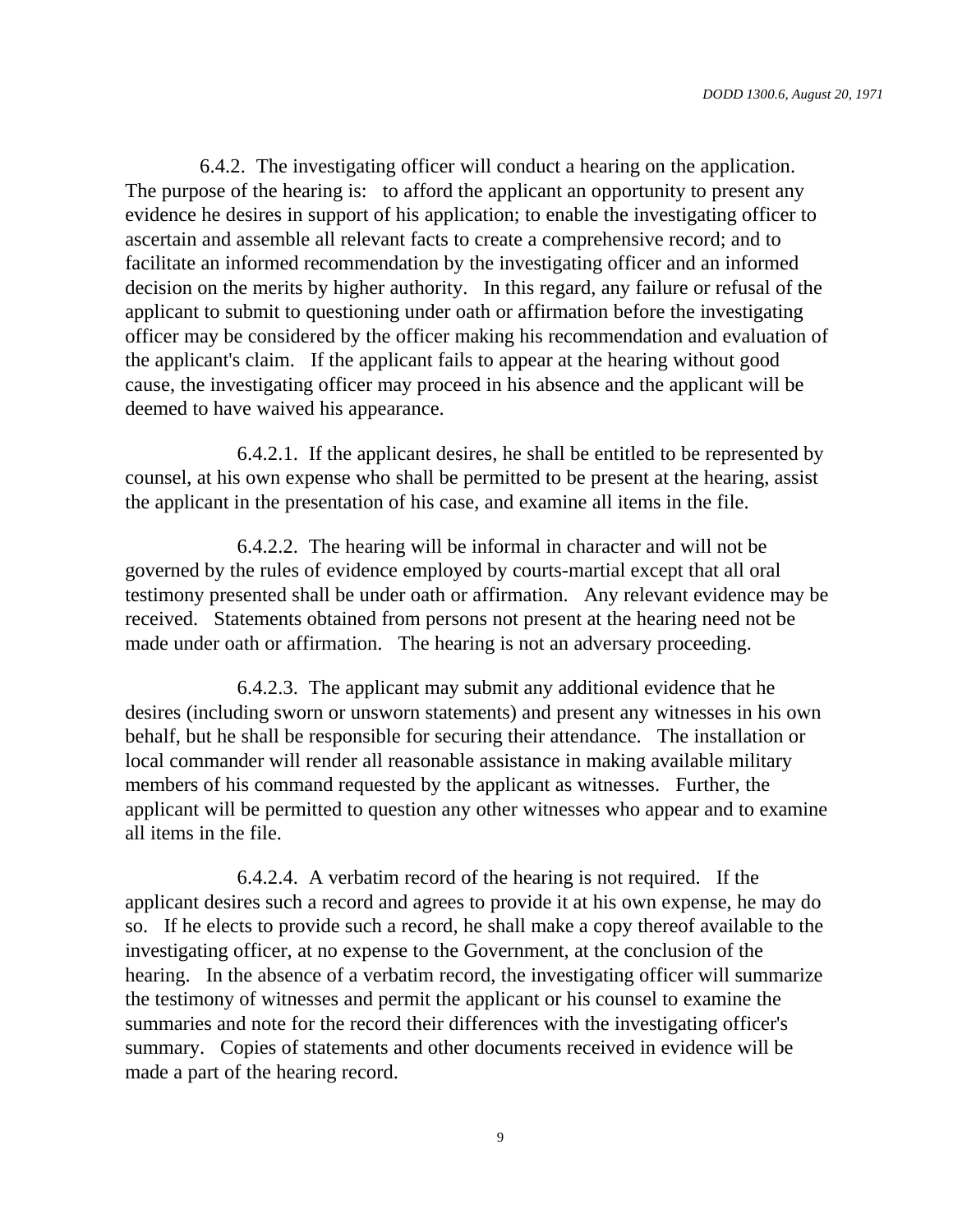6.4.3. At the conclusion of the investigation, the investigating officer will prepare a written report which will contain the following:

6.4.3.1. A statement as to whether the applicant appeared, whether he was accompanied by counsel, and, if so, the latter's identity, and whether the nature and purpose of the hearing were explained to the applicant and understood by him.

6.4.3.2. Any documents, statements and other material received during the investigation.

6.4.3.3. Summaries of the testimony of the witnesses presented (or a verbatim record of the testimony if such record was made).

6.4.3.4. A statement of the investigating officer's conclusions as to the underlying basis of the applicant's conscientious objection and the sincerity of the applicant's beliefs, including his reasons for such conclusions.

6.4.3.5. Subject to section 5.5., the investigating officer's recommendations for disposition of the case, including his reasons therefor. The actions recommended will be limited to the following:

6.4.3.5.1. Denial of any classification as a Conscientious Objector;

or

6.4.3.5.2. Classification as l-A-O Conscientious Objector; or

6.4.3.5.3. Classification as 1-O Conscientious Objector.

6.4.3.6. The investigating officer's report, along with the individual's application, all interviews with chaplains or doctors, evidence received as a result of the investigating officer's hearing, and any other items submitted by the applicant in support of his case will constitute the record. The investigating officer's conclusions and recommended disposition will be based on the entire record and not merely on the evidence produced at the hearings. A copy of the record will be furnished to the applicant at the time it is forwarded to the commander who appointed the investigating officer, and the applicant will be informed that he has the right to submit a rebuttal to the report within the time prescribed by the Military Service concerned.

6.5. The record of the case will be forwarded to the headquarters of the officer who appointed the investigating officer, where it shall be reviewed for completeness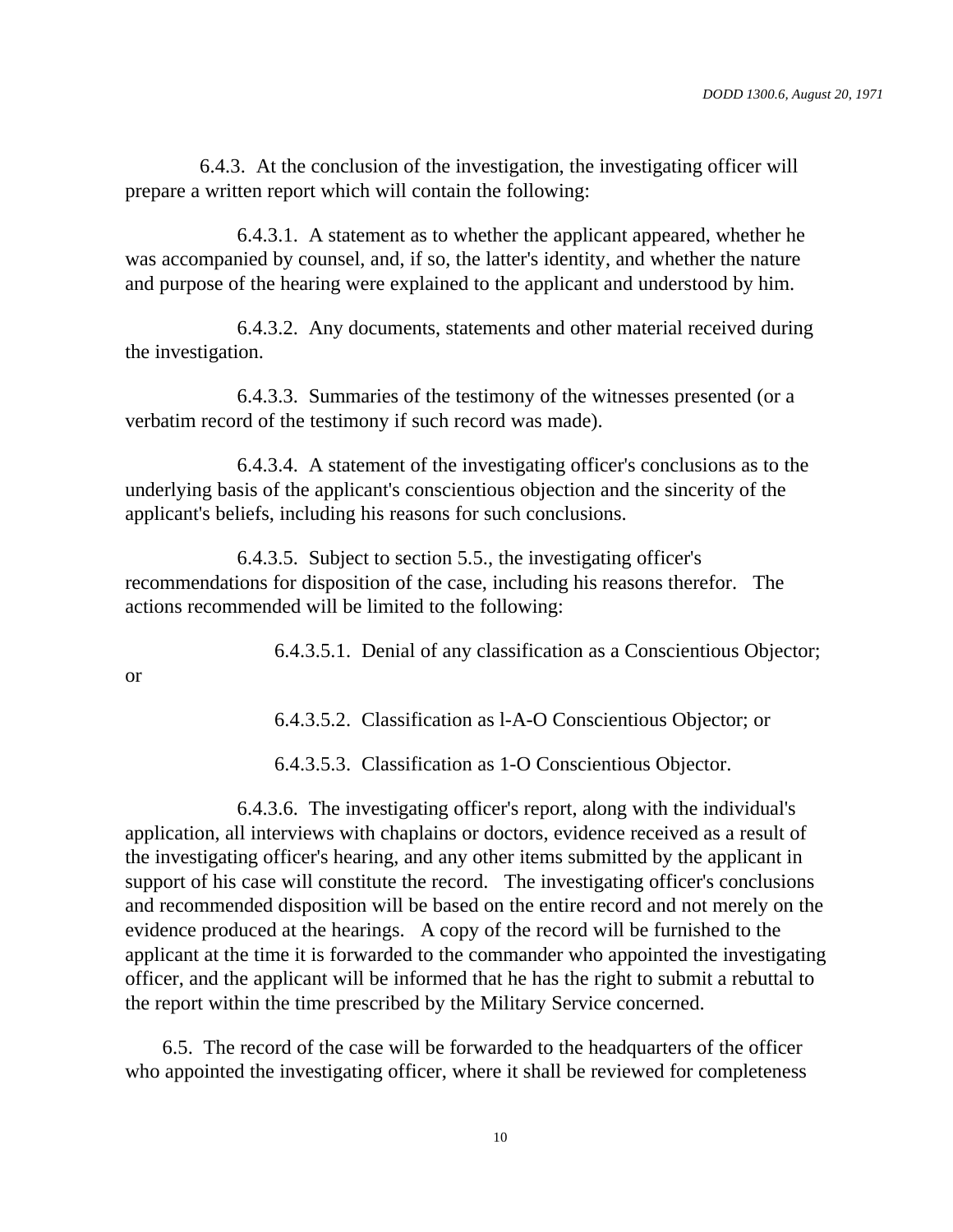and legal sufficiency. If necessary, the case may be returned to the investigating office for further investigation. When the record is complete, the authority who appointed the investigating officer shall forward it with his personal recommendation for disposition, and the reasons therefor, through the appropriate chain of command to headquarters authorized to make a final decision.

6.6. The Secretary of a Military Service may delegate authority to approve applications to the commander exercising general court-martial jurisdiction (or equivalent level command for Reserve organizations) over the applicant. The completed record of a case approved in the field will be forwarded to the Headquarters of the Military Service concerned for appropriate disposition.

6.7. When approval authority has not been delegated or when the general court-martial convening authority recommends disapproval, the Headquarters of the Military Service concerned will make a final decision based on the entire record. Any additional information other than the official service record of the applicant considered by the Headquarters of the Military Service concerned which is adverse to the applicant, and which the applicant has not had an opportunity to comment upon or refute, will be made a part of the record and the applicant shall be given an opportunity to comment upon or refute the material before a final decision is made. The reasons for an adverse decision will be made a part of the record and will be provided to the individual.

6.8. Processing of applications need not be abated by the unauthorized absence of the applicant subsequent to the initiation of the application, or by the institution of disciplinary action or administrative separation proceedings against him. However, an applicant whose request for classification as a Conscientious Objector has been approved will not be discharged until all disciplinary action has been resolved.

6.9. To the extent practicable under the circumstances, during the period applications are being processed and until a decision is made, every effort will be made to assign applicants to duties which will conflict as little as possible with their asserted beliefs. Unless the Military Service concerned provides otherwise, an applicant shall be required to comply with active duty or transfer orders in effect at the time of his application or subsequently issued and received. During the period applications are being processed, applicants will be expected to conform to the normal requirement of military service and to perform such duties as are assigned. Applicants may be disciplined for violations of the Uniform Code of Military Justice while awaiting action on their applications.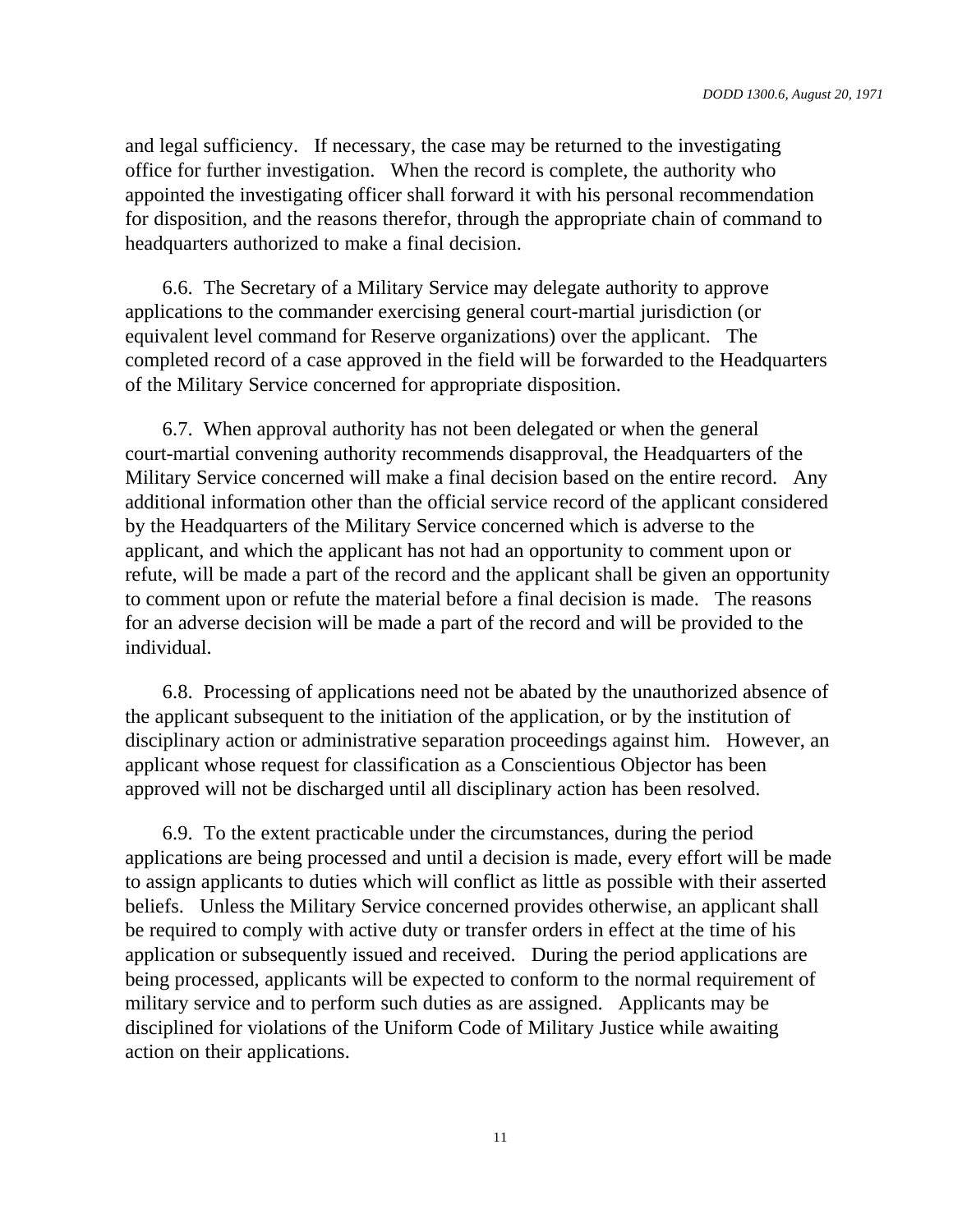#### 7. ACTION AFTER DECISION

7.1. Applicants requesting discharge who are determined to be 1-O Conscientious Objectors will be discharged for the convenience of the Government with entry in personnel records and discharge papers that the reason for separation is conscientious objection. The type of discharge issued will be governed by the applicant's general military record and the pertinent provisions of reference (b). The Director of the Selective Service System will be promptly notified of the discharge of those who have served less than one hundred and eighty (180) days in the Armed Forces. Pending separation, the applicant will continue to be assigned duties providing the minimum practicable conflict with his professed beliefs and will be expected to conform to the normal requirements of military service and to perform satisfactorily such duties to which he is assigned. Applicants may be disciplined for violations under the Uniform Code of Military Justice while awaiting discharge.

7.2. Applicants requesting assignment to non-combatant duties who are determined to be class 1-A-O Conscientious Objectors shall be (1) assigned to non-combatant duty as defined in section 3., or (2) discharged from military service or released from active duty at the discretion of the Military Services. Each applicant will be required to execute the statement attached as enclosure 3.

7.3. Persons who are assigned to non-combatant duties, and persons who are assigned to normal military duties by reason of disapproval of their application, will be expected to conform to the normal requirement's of military service and to perform satisfactorily such duties to which they are assigned. Violations of the Uniform Code of Military Justice by these members will be treated as in any other situation.

#### 8. CLAIMS OF ERRONEOUS INDUCTION

8.1. This section applies to any individual who claims that he is a Conscientious Objector and was either erroneously inducted, or erroneously assigned to combatant training or duty, for any of the following reasons:

8.1.1. Although determined to be a Conscientious Objector by a local board or appellate agency of the Selective Service System, his records failed to reflect classification as such.

8.1.2. He was denied a significant procedural right in the classification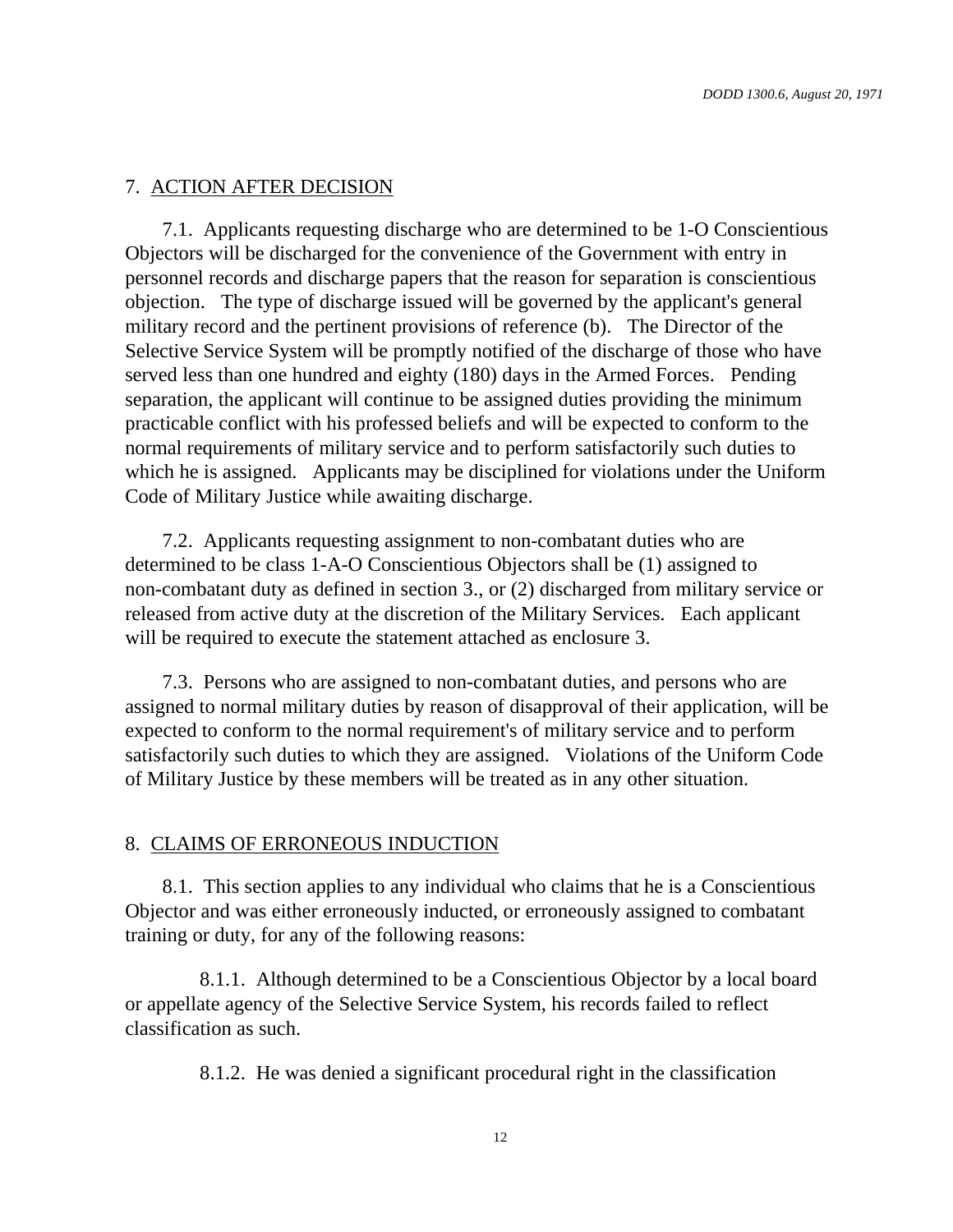process by the Selective Service System.

8.1.3. Despite actual classification as a Conscientious Objector properly reflected in his records, he was nevertheless erroneously inducted or assigned to combatant training or duty. Claims based on alleged erroneous determinations made on the merits of the case by the Selective Service System are not covered by this section. (See section 4.)

8.2. Claims covered by subsection 8.1. will be referred to the Selective Service System without delay for investigation and ascertainment of the facts. Communication will be transmitted to the National Headquarters, Selective Service System, Washington, DC 20435.

8.2.1. If the Selective Service System advises that induction was in fact erroneous under subsection 8.1.1. or 8.1.3. of this paragraph, the claimant will be separated or assigned to non-combatant duties depending upon whether he was classified 1-O or 1-A-O.

8.2.2. If the Selective Service System advises that there was in fact a denial of a right or a significant procedural error in the evaluation of a claim under subsection 8.1.2., the induction will be considered erroneous and the individual discharged.

8.2.3. If the Selective Service System advises that any claim under subsection 8.1. is unfounded or makes a final determination adverse to any claim, the claimant will be so informed and returned to general duty.

8.3.3. Pending investigation and resolution of all claims covered by this section, a claimant will be assigned to duties which conflict as little as practicable with his asserted beliefs, insofar as is consistent with the effectiveness and efficiency of the Military Forces.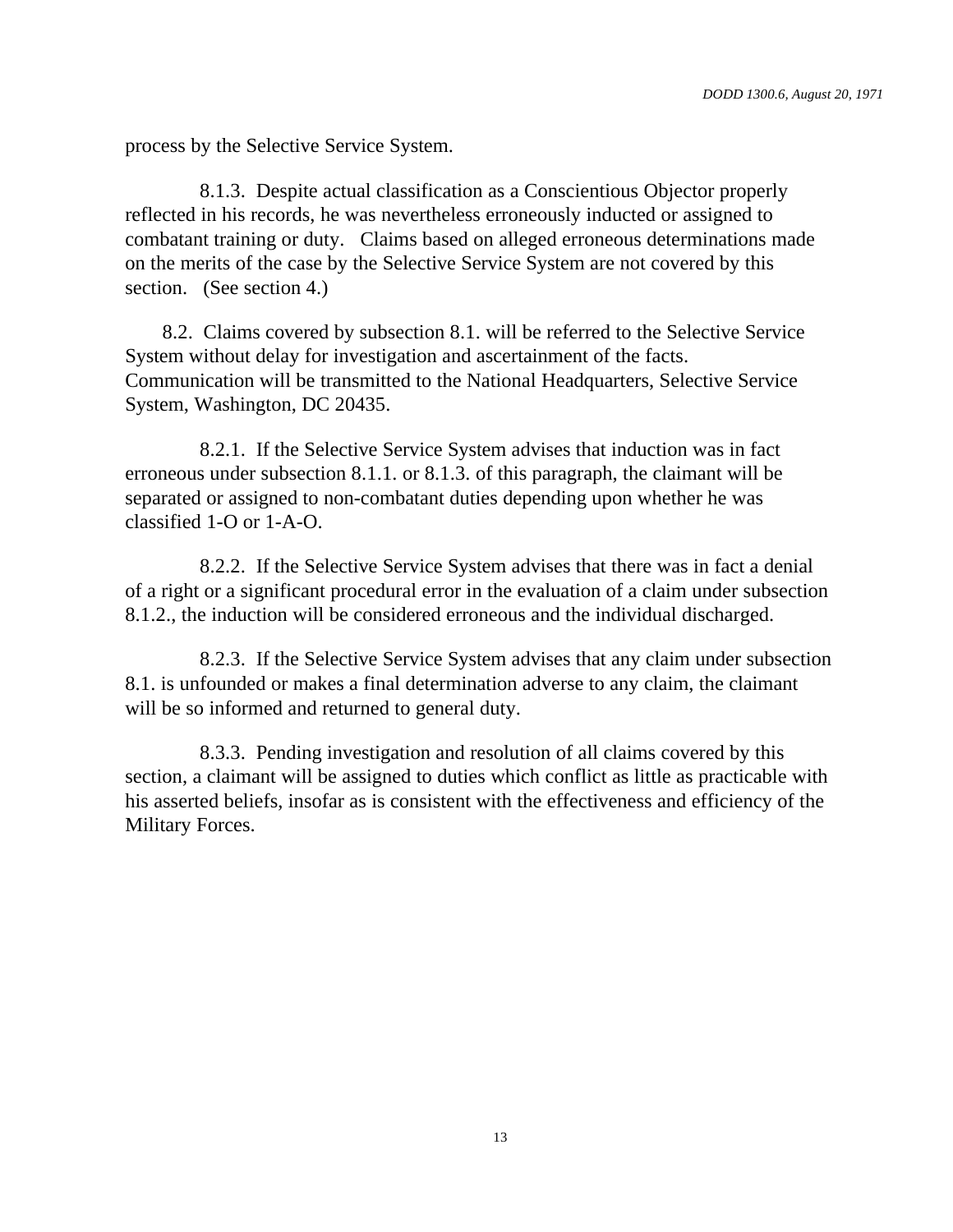#### 9. EFFECTIVE DATE AND IMPLEMENTATION

9.1. The provisions of this Directive will become effective sixty (60) days from the date of issuance.

9.2. Applications submitted prior to the effective date of this Directive will be processed under the provisions of reference (a).

9.3. Two (2) copies of implementing regulations, consistent with the provisions of this Directive, shall be forwarded to the Assistant Secretary of Defense (Manpower and Reserve Affairs) within ninety (90) days of its effective date.

Randburg

Deputy Secretary of Defense

Enclosures - 4

E1. Requested Information

E2. Statement (Counseling concerning VA benefits)

E3. Statement (Counseling concerning designation as Conscientious Objector)

4. *Privacy Act Statement*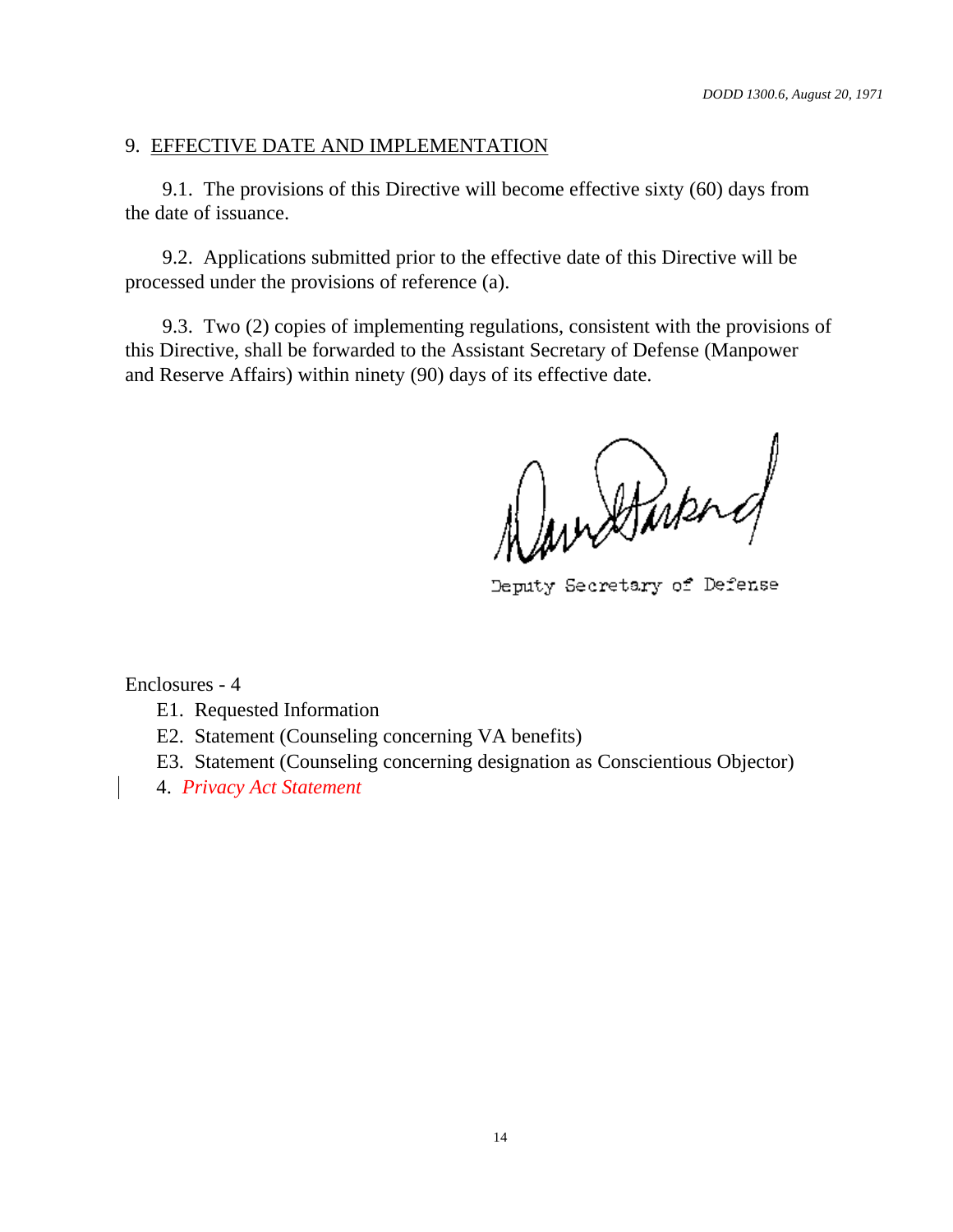#### E1. ENCLOSURE 1

### Required Information To Be Supplied by Applicants For Discharge or Non-Combatant Service

E1.1.1. Each person seeking release from active service from the Armed Forces, or assignment to non-combatant duties, as a Conscientious Objector, will provide the information indicated below as the minimum required for consideration of his request. This in no way bars the Military Services from requiring such additional information as they desire. The individual may submit such other information as desired.

E1.1.1.1. General Information Concerning Applicant

E1.1.1.1.1. Full name.

E1.1.1.1.2. Military serial number; and Social Security Account number.

E1.1.1.1.3. Selective Service number.

E1.1.1.1.4. Service address.

E1.1.1.1.5. Permanent home address.

E1.1.1.1.6. Name and address of each school and college attended - (after age 16) together with the dates of attendance, and the type of school (public, church, military, commercial, etc.).

E1.1.1.1.7. A chronological list of all occupations, positions, jobs, or types of work, other than as a student in school or college (after age 16) whether for monetary compensation or not. Include the type of work, name of employer, address of employer and the from/to date for each position or job held.

E1.1.1.1.8. All former addresses (after age 16) and dates of residence at those addresses.

E1.1.1.1.9. Parent's name and addresses. Indicate whether they are living or deceased.

E1.1.1.1.10. The religious denomination or sect of both parents.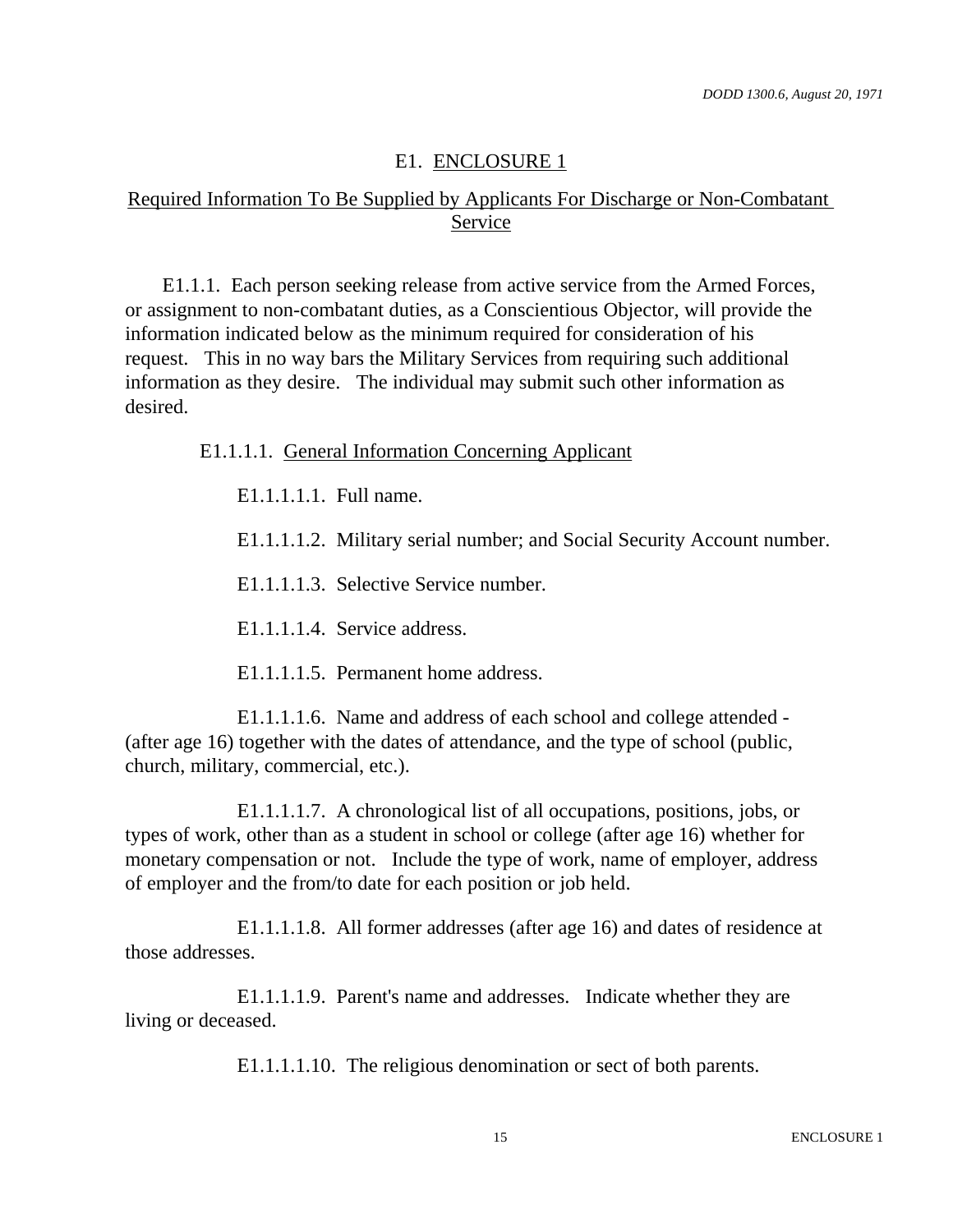E1.1.1.1.11. Was application made to the Selective Service System (local board) for classification as a Conscientious Objector prior to entry into the Armed Forces? To which local board? What decision was made by the Board, if known?

E1.1.1.1.12. When the applicant has served less than one hundred and eighty (180) days in the Military Service, a statement by him as to whether he is willing to perform work under the Selective Service civilian work program for Conscientious Objectors, if discharged as a Conscientious Objector. Also, a statement of the applicant as to whether he consents to the issuance of an order for such work by his local Selective Service Board.

E1.1.1.2. Training and Belief

E1.1.1.2.1. A description of the nature of the belief which requires the applicant to seek separation from the Military Service or assignment to non-combatant training and duty for reasons of conscience.

E1.1.1.2.2. An explanation as to how his beliefs changed or developed, to include an explanation as to what factors (how, when and from whom or from what source training received and belief acquired) caused the change in or development of conscientious objection beliefs.

E1.1.1.2.3. An explanation as to when these beliefs became incompatible with military service, and why.

E1.1.1.2.4. An explanation as to the circumstances, if any, under which the applicant believes in the use of force, and to what extent, under any foreseeable circumstances.

E1.1.1.2.5. An explanation as to how the applicant's daily life style has changed as a result of his beliefs and what future actions he plans to continue to support his beliefs.

E1.1.1.2.6. An explanation as to what in applicant's opinion most conspicuously demonstrates the consistency and depth of his beliefs which gave rise to his claim.

E1.1.1.3. Participation in Organizations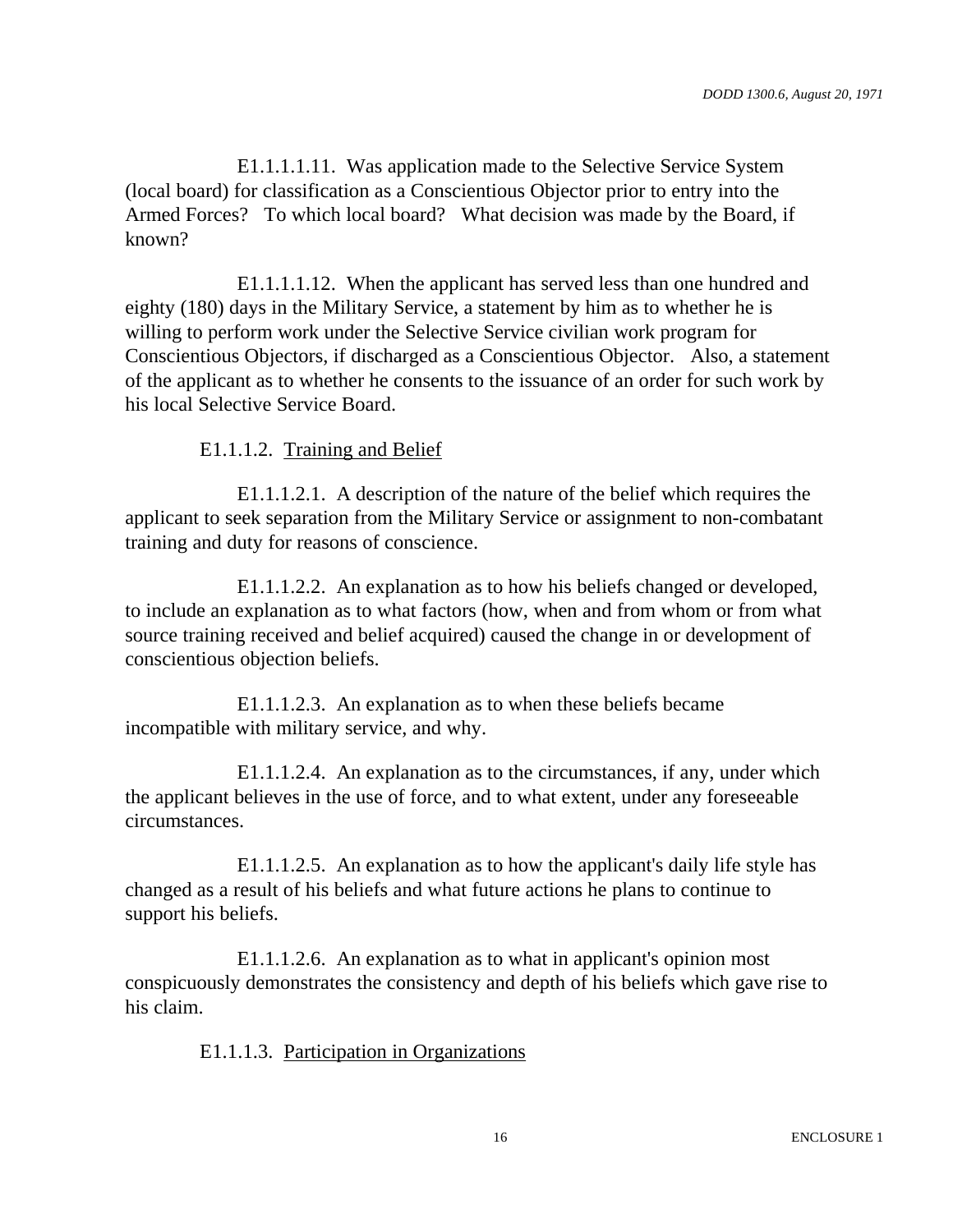E1.1.1.3.1. Information as to whether applicant has ever been a member of any military organization or establishment before entering upon his present term of service. If so, the name and address of such organization will be given together with reasons why he became a member.

E1.1.1.3.2. A statement as to whether applicant is a member of a religious sect or organization. If so, the statement will show the following:

E1.1.1.3.2.1. The name of the sect, and the name and location of its governing body or head, if known.

E1.1.1.3.2.2. When, where, and how the applicant became a member of said sect or organization.

E1.1.1.3.2.3. The name and location of any church, congregation or meeting which the applicant customarily attends, and the extent of the applicant's active participation therein.

E1.1.1.3.2.4. The name, title, and present address of the pastor or leader of such church, congregation or meeting.

E1.1.1.3.2.5. A description of the creed or official statements, if any, and if they are known to him, of said religious sect or organization in relation to participation in war.

E1.1.1.3.3. A description of applicant's relationships with and activities in all organizations with which he is or has been affiliated, other than military, political, or labor organizations.

E1.1.1.4. References Any additional information, such as letters of reference or official statements of organizations to which the applicant belongs or refers in his application, that the applicant desires to be considered by the authority reviewing his application. The burden is on the applicant to obtain and forward such information.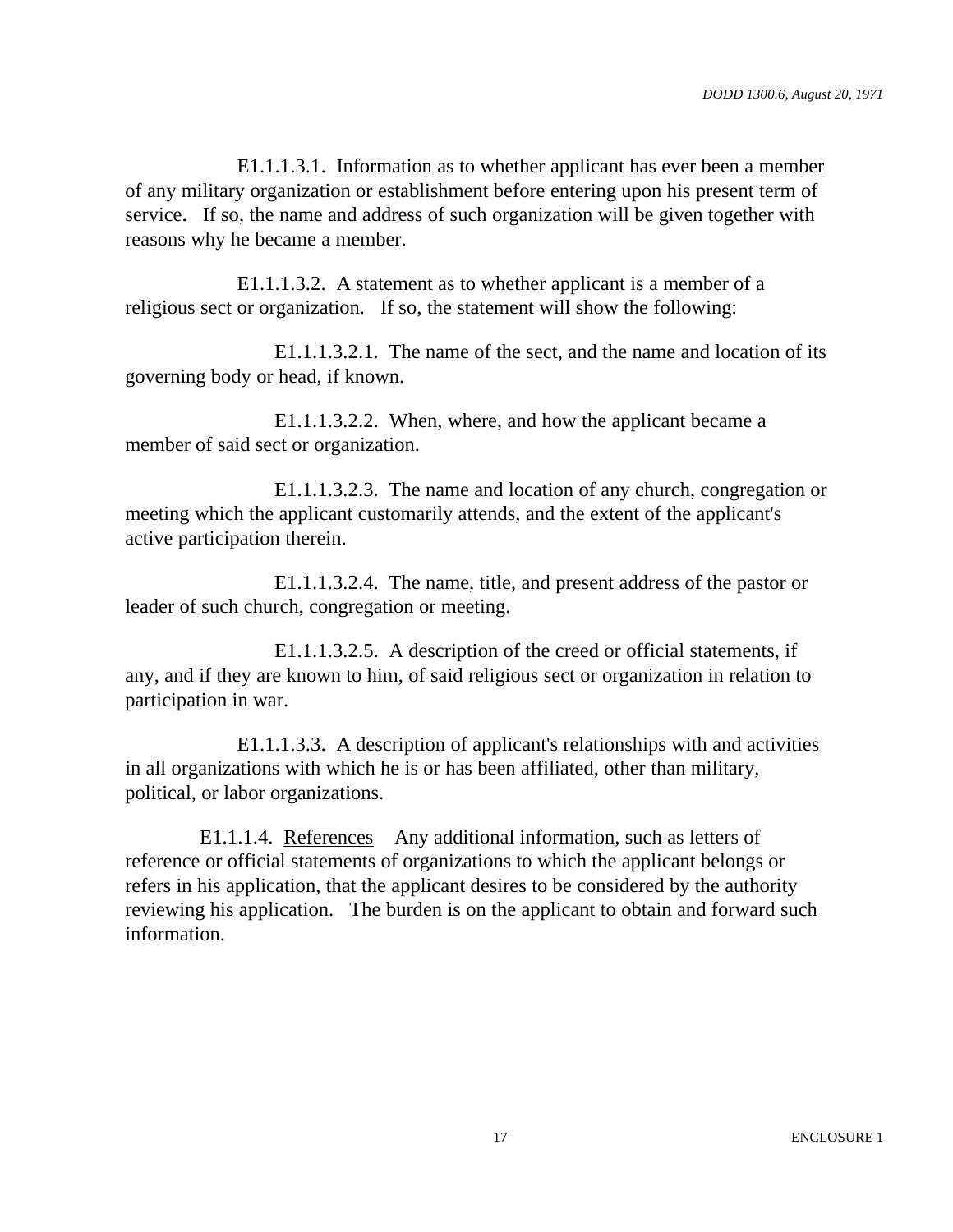## E2. ENCLOSURE 2

#### STATEMENT (Counseling Concerning Veterans Administration Benefits)

I have been advised of the provisions of 38 U.S.C. 3103 concerning possible non-entitlement to benefits administered by the Veterans Administration due to discharge from the Military Service as a Conscientious Objector under certain conditions. I understand that a discharge as a Conscientious Objector, who refused to perform military duty or otherwise to comply with lawful orders of competent military authority, shall bar all rights, based upon the period of service from which discharged, under any laws administered by the Veterans Administration except my legal entitlement (if any) to any war risk, Government (converted) or National Service Life Insurance.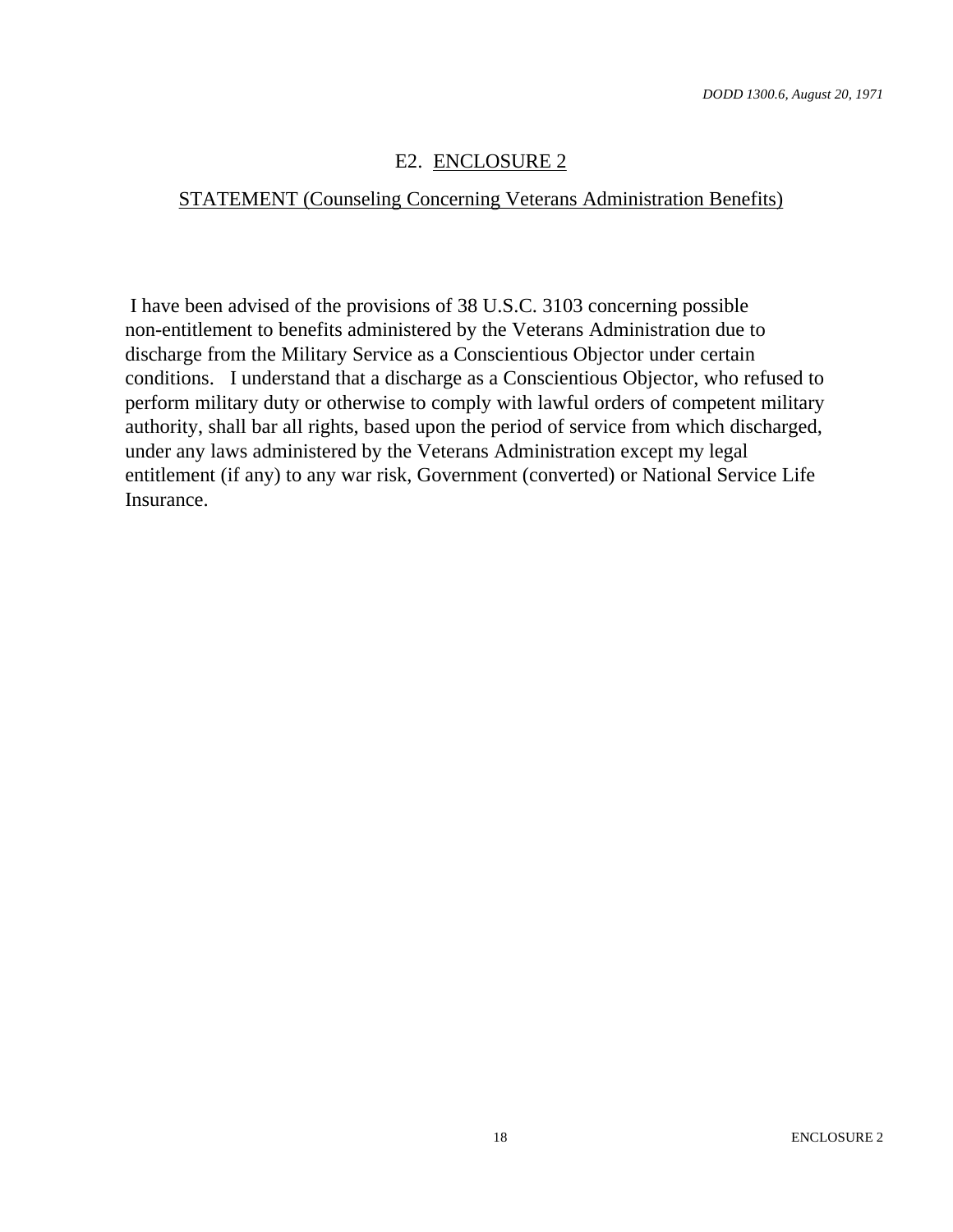## E3. ENCLOSURE 3

## STATEMENT (Counseling Concerning Designation as a Conscientious Objector)

I have been counseled concerning designation as a Conscientious Objector. Based on my training and belief, I consider myself to be a Conscientious Objector within the meaning of the statute and regulations governing Conscientious Objectors and am conscientiously opposed to participation in combatant training and service. I request assignment to non-combatant duties for the remainder of my term of service. I fully understand that on expiration of my current term of service I am not eligible for voluntarily enlistment, re-enlistment, extension or amendment of current enlistment, or active service in the Armed Forces by reason of my 1-A-O classification.